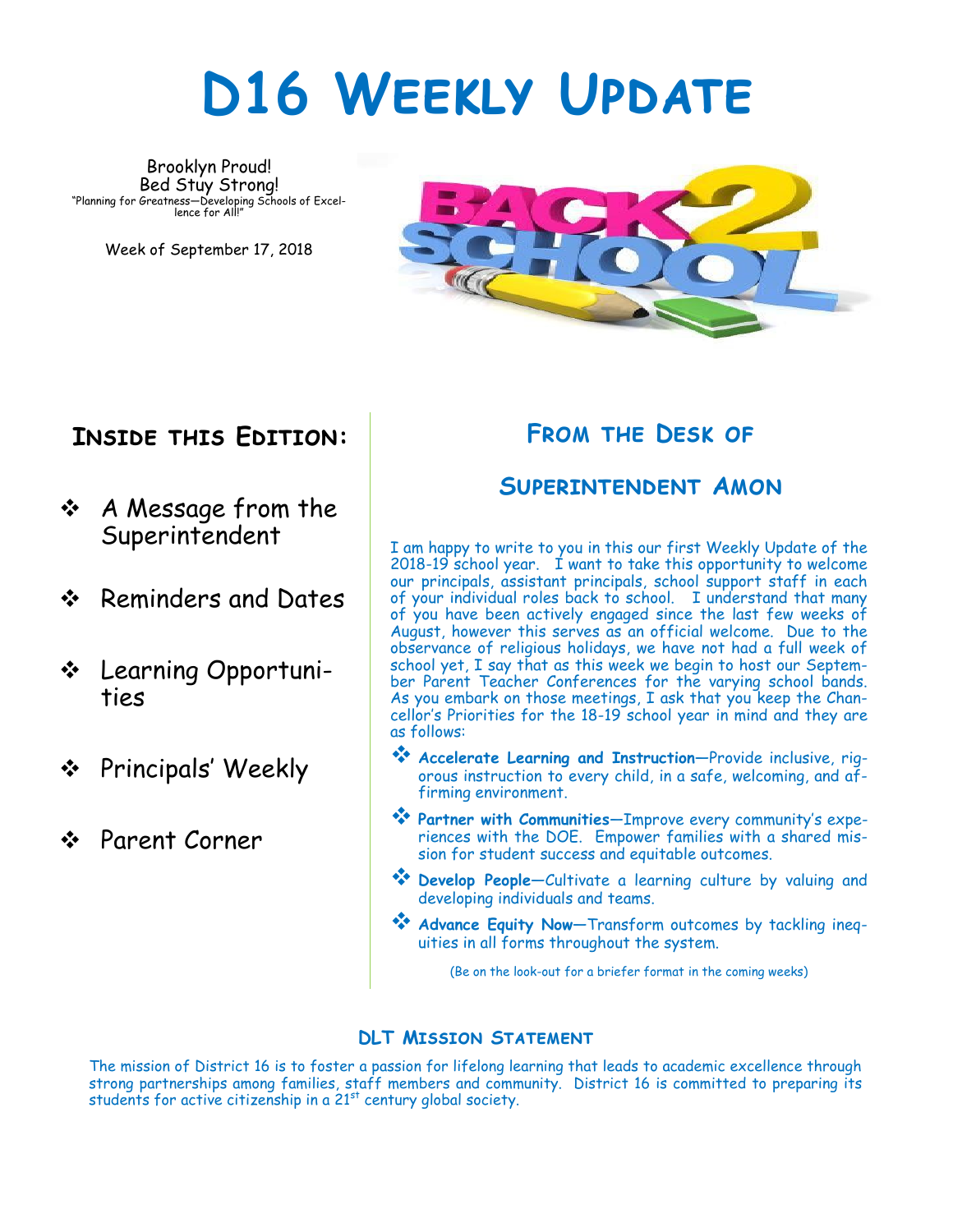## **REMINDERS!**

#### Monday, September 17th Elementary Parent Teacher Conferences

Wednesday, September 19th Yom Kippur-Schools Closed

#### Wednesday, September 20th Middle School Parent Teacher Conferences

#### Wednesday, September 26th

Assistant Principal Institute-District 16 Family Resource Cen $ter - 8:30$   $AM - 3:30$  PM

High School Parent Teacher Conferences

#### Wednesday, September 27th

Parent Coordinator Professional Development Session 8:30 AM-12:30 PM-Family Resource Center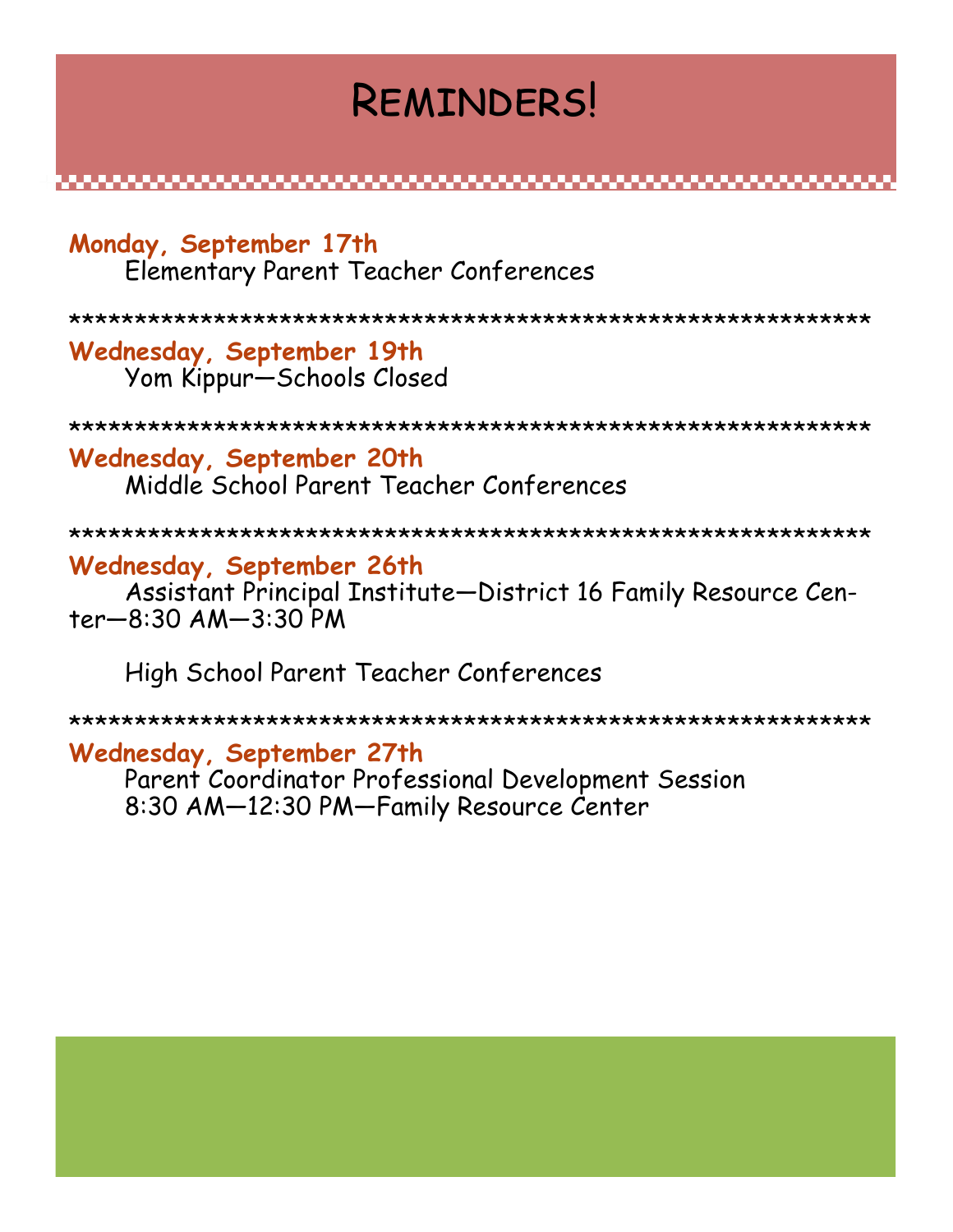## Learning Opportunities!

#### **Middle Schools!!! Opportunity to Apply for the Shubert Foundation/MTI Broadway Junior Program**

The DOE, in partnership with the Shubert Foundation and Music Theatre International (MTI), is offering an opportunity to strengthen arts programming in middle schools through [Broadway Junior,](https://na01.safelinks.protection.outlook.com/?url=https%3A%2F%2Fcustom.cvent.com%2FFCB47A05CB3E46BDA68FCA69DCE539AE%2Ffiles%2Fd5720b9910d644489b9668d02b0f1c42.pdf&data=02%7C01%7C%7C41504b75950d46e769b508d6190eaee3%7C18492cb7ef45456185710c42e5f7ac07%7C0%7C0%7) a musical theater education program. Middle schools with few or no certified arts specialist teachers on staff for the 2018–19 school year are eligible to apply to this subsidized program, which provides an introduction to theater instruction, as well as support for rehearsal, production and performance of a school musical in the winter/spring of 2019. If your school is eligible, you and your staff are encouraged to [apply](https://na01.safelinks.protection.outlook.com/?url=https%3A%2F%2Fwww.cvent.com%2Fsurveys%2FWelcome.aspx%3Fs%3Dbad1ac9a-fd4d-423c-8e23-5bd15b475bd4&data=02%7C01%7C%7C41504b75950d46e769b508d6190eaee3%7C18492cb7ef45456185710c42e5f7ac07%7C0%7C0%7C6367239486747947) to the program by **October 15**.

The program provides an afterschool, on-site professional theater artist to guide teachers and students in all aspects of performing and producing a full-scale musical. In addition, participating schools receive access to significantly discounted Broadway student tickets, and the following resources, free-of-charge:

Licensing rights and royalties to produce a Broadway Junior show;

Professional development workshops to support teachers in producing the musical;

A Broadway Junior show-kit (instructional music and dance videos, scripts, scores); and

Student performance opportunities in a public, citywide, theater celebration.

To view a [short film](https://na01.safelinks.protection.outlook.com/?url=https%3A%2F%2Fvimeo.com%2F106201758&data=02%7C01%7C%7C41504b75950d46e769b508d6190eaee3%7C18492cb7ef45456185710c42e5f7ac07%7C0%7C0%7C636723948674794731&sdata=hN9dyomZDy%2FxymKISSs0%2BAmd6gctjjc4tu1KK%2F3MSB0%3) showcasing the Broadway Junior program or for more information, see the Arts Education [School Programs page.](https://na01.safelinks.protection.outlook.com/?url=https%3A%2F%2Finfohub.nyced.org%2Fresources%2Fschool-programs%2Farts-education-school-programs%2Fshubert-mti&data=02%7C01%7C%7C41504b75950d46e769b508d6190eaee3%7C18492cb7ef45456185710c42e5f7ac07%7C0%7C0%7C636) For questions, email [Katharine Strobel.](mailto:KStrobel@schools.nyc.gov)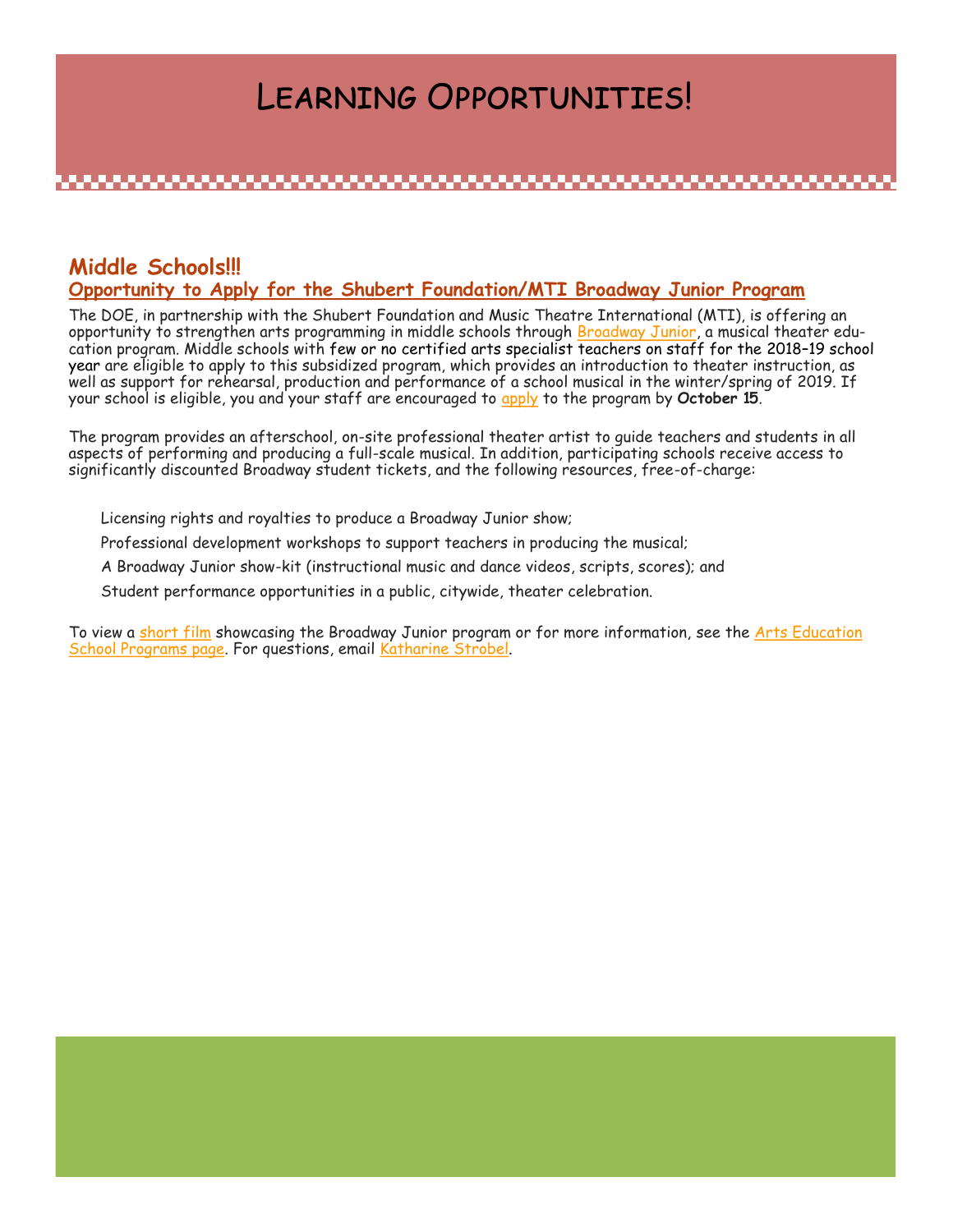

#### **ELEMENTARY SCHOOLS!!**

#### **Opportunity to Attend Classroom Assessment Scoring System (CLASS) and Early Childhood Environment Rating Scale-Revised (ECERS-R) Training**

You, your teachers, and other pre-K leaders are invited to attend optional trainings on the <u>[C](http://schools.nyc.gov/Academics/EarlyChildhood/educators/ProgramAssessments.htm)lassroom Assessment</u> [Scoring System \(CLASS\)](https://na01.safelinks.protection.outlook.com/?url=https%3A%2F%2Finfohub.nyced.org%2Fdocs%2Fdefault-source%2Fdefault-document-library%2Ffy17-class-faqs-for-educators.pdf&data=02%7C01%7C%7C41504b75950d46e769b508d6190eaee3%7C18492cb7ef45456185710c42e5f7ac07%7C0) and/or the[Early Childhood Environment Rating Scale](https://na01.safelinks.protection.outlook.com/?url=https%3A%2F%2Finfohub.nyced.org%2Fdocs%2Fdefault-source%2Fdefault-document-library%2Ffy18-ecers-r-faqs-for-educators.pdf&data=02%7C01%7C%7C41504b75950d46e769b508d6190eaee3%7C18492cb7ef45456185710c42e5f7ac07%7)-Revised Edition (ECERS-R) program assessment tools. As noted in previous editions of *Principals' Weekly*, these tools are used as part of an ongoing effort to provide pre-K programs with program assessment data and to understand the quality of the learning environment in programs throughout the city, as outlined in the <u>[P](http://schools.nyc.gov/NR/rdonlyres/175F24FE-E23E-4B93-BF6C-0C4EF35663D2/0/FINALNYCPreKforAllQualityStandardsFullText10_20_15.pdf)re-K for All Program Quality Standards</u>. You should review the following information and encourage your staff to register (up to two staff per pre-K program). Please note that registration is on a first-come, first-served basis, and there are only 40 slots available for each session.

Please note that this year, enrollment for all of CLASS and ECERS-R trainings will be through the Pre-K For All pro-fessional learning website on [Protraxx.](https://na01.safelinks.protection.outlook.com/?url=https%3A%2F%2Fwww.protraxx.com%2FLogin.aspx&data=02%7C01%7C%7C41504b75950d46e769b508d6190eaee3%7C18492cb7ef45456185710c42e5f7ac07%7C0%7C0%7C636723948675263484&sdata=x7QwbYVc0ZlGbIcs5BfFrjLxNzWyZsk0I98UbqbdDMQ) This is the same enrollment platform used by Pre-K for All instructional tracks for professional learning. Each teacher who will be attending professional learning sessions should have an individual account in order to enroll and receive event details. If you or your teachers do not have a Protraxx account, please [apply here](https://na01.safelinks.protection.outlook.com/?url=https%3A%2F%2Fwww.protraxx.com%2FScripts%2Fezcatalogny%2Fnew238user.aspx%3FCustomerID%3D238&data=02%7C01%7C%7C41504b75950d46e769b508d6190eaee3%7C18492cb7ef45456185710c42e5f7ac07%7C0%7C0%7C636723948675263484&s) or follow [these instructions](https://na01.safelinks.protection.outlook.com/?url=https%3A%2F%2Fwww.protraxx.com%2FUploads%2F238%2FProtraxx%2520FAQs.pdf&data=02%7C01%7C%7C41504b75950d46e769b508d6190eaee3%7C18492cb7ef45456185710c42e5f7ac07%7C0%7C0%7C636723948675263484&sdata=p6BACIoMAde%2BZ0) to create an account.

Enrollment for CLASS and ECERS-R trainings will open one month before each training date and close one week before the event. All trainings will be held Lower Manhattan, from 8:10 a.m. to 3:00 p.m. Specific locations for each training session will be provided upon enrollment on the Protraxx site.

**CLASS Training:** As noted in the March 1 2 edition of *Principals' Weekly*, this full-day training provides participants with an overview of the CLASS assessment tool, which measures interactions that happen in the classroom between teaching staff and students. Participants will have an opportunity to gain an understanding of the ten dimensions of the tool, and identify effective teaching practices through the CLASS lens using actual classroom videos, with a focus on the Instructional Support domain (one of three domains in the CLASS assessment).

**October 12:** Interested staff should [e](https://na01.safelinks.protection.outlook.com/?url=https%3A%2F%2Fwww.eventbrite.com%2Fe%2Fintroduction-to-the-class-tool-training-tickets-41499919376&data=02%7C01%7C%7C41504b75950d46e769b508d6190eaee3%7C18492cb7ef45456185710c42e5f7ac07%7C0%7C0%7C6367239486752)nroll via Protraxx by **October 5.**

**October 18:** Interested staff should [e](https://na01.safelinks.protection.outlook.com/?url=https%3A%2F%2Fwww.eventbrite.com%2Fe%2Fintroduction-to-the-class-tool-training-tickets-41499919376&data=02%7C01%7C%7C41504b75950d46e769b508d6190eaee3%7C18492cb7ef45456185710c42e5f7ac07%7C0%7C0%7C6367239486752)nroll via Protraxx by **October 8.**

**October 25:** Interested staff should [e](https://na01.safelinks.protection.outlook.com/?url=https%3A%2F%2Fwww.eventbrite.com%2Fe%2Fintroduction-to-the-class-tool-training-tickets-41499919376&data=02%7C01%7C%7C41504b75950d46e769b508d6190eaee3%7C18492cb7ef45456185710c42e5f7ac07%7C0%7C0%7C6367239486752)nroll via Protraxx by **October 18.**

**November 29:** Interested staff should [enroll](https://na01.safelinks.protection.outlook.com/?url=https%3A%2F%2Fwww.eventbrite.com%2Fe%2Fintroduction-to-the-ecers-r-tool-training-tickets-47311712606&data=02%7C01%7C%7C41504b75950d46e769b508d6190eaee3%7C18492cb7ef45456185710c42e5f7ac07%7C0%7C0%7C63672394867) via Protraxx by **November 20**

**ECERS-R Training:** This full or two-day training provides participants with an overview of the ECERS-R assessment tool. Participants will also gain an understanding of the tool's six subscales, as well as instructional and environmental best practices. The training session will focus on how to use the DOE's "ECERS-R Item Guide," which participants of the training will receive, to improve learning spaces and instructional practices. It is intended to provide an introduction to various elements of the ECERS tool, with particular focus on those aspects that staff can most easily address in their classrooms after the training. The two-day training provides more extensive information, and is specifically suited for new pre-K programs or programs with limited familiarity with the ECERS-R tool.

**September 28:** Interested staff should [en](https://na01.safelinks.protection.outlook.com/?url=https%3A%2F%2Fwww.eventbrite.com%2Fe%2Fintroduction-to-the-class-tool-training-tickets-41499919376&data=02%7C01%7C%7C41504b75950d46e769b508d6190eaee3%7C18492cb7ef45456185710c42e5f7ac07%7C0%7C0%7C6367239486754)roll via Protraxx by **September 21.**

**October 15-16:** Interested staff should [e](https://na01.safelinks.protection.outlook.com/?url=https%3A%2F%2Fwww.eventbrite.com%2Fe%2Fintroduction-to-the-ecers-r-tool-training-tickets-41504166078&data=02%7C01%7C%7C41504b75950d46e769b508d6190eaee3%7C18492cb7ef45456185710c42e5f7ac07%7C0%7C0%7C63672394867)nroll for this two day training via Protraxx by **October 8.**

**October 17:** Interested staff should [enroll](https://na01.safelinks.protection.outlook.com/?url=https%3A%2F%2Fwww.eventbrite.com%2Fe%2Fintroduction-to-the-ecers-r-tool-training-tickets-47311712606&data=02%7C01%7C%7C41504b75950d46e769b508d6190eaee3%7C18492cb7ef45456185710c42e5f7ac07%7C0%7C0%7C63672394867) via Protraxx by **October 8.**

**October 26:** Interested staff should [enroll](https://na01.safelinks.protection.outlook.com/?url=https%3A%2F%2Fwww.eventbrite.com%2Fe%2Fintroduction-to-the-ecers-r-tool-training-tickets-47311712606&data=02%7C01%7C%7C41504b75950d46e769b508d6190eaee3%7C18492cb7ef45456185710c42e5f7ac07%7C0%7C0%7C63672394867) via Protraxx by **October 18.**

**November 30:** Interested staff should [e](https://na01.safelinks.protection.outlook.com/?url=https%3A%2F%2Fwww.eventbrite.com%2Fe%2Fintroduction-to-the-ecers-r-tool-training-tickets-41504166078&data=02%7C01%7C%7C41504b75950d46e769b508d6190eaee3%7C18492cb7ef45456185710c42e5f7ac07%7C0%7C0%7C63672394867)[nroll](https://na01.safelinks.protection.outlook.com/?url=https%3A%2F%2Fwww.eventbrite.com%2Fe%2Fintroduction-to-the-ecers-r-tool-training-tickets-47311712606&data=02%7C01%7C%7C41504b75950d46e769b508d6190eaee3%7C18492cb7ef45456185710c42e5f7ac07%7C0%7C0%7C63672394867) via Protraxx by **November 20.**

Please note that space is limited. Participating staff members from each program are encouraged to turnkey the information from the trainings to other staff members in their school.